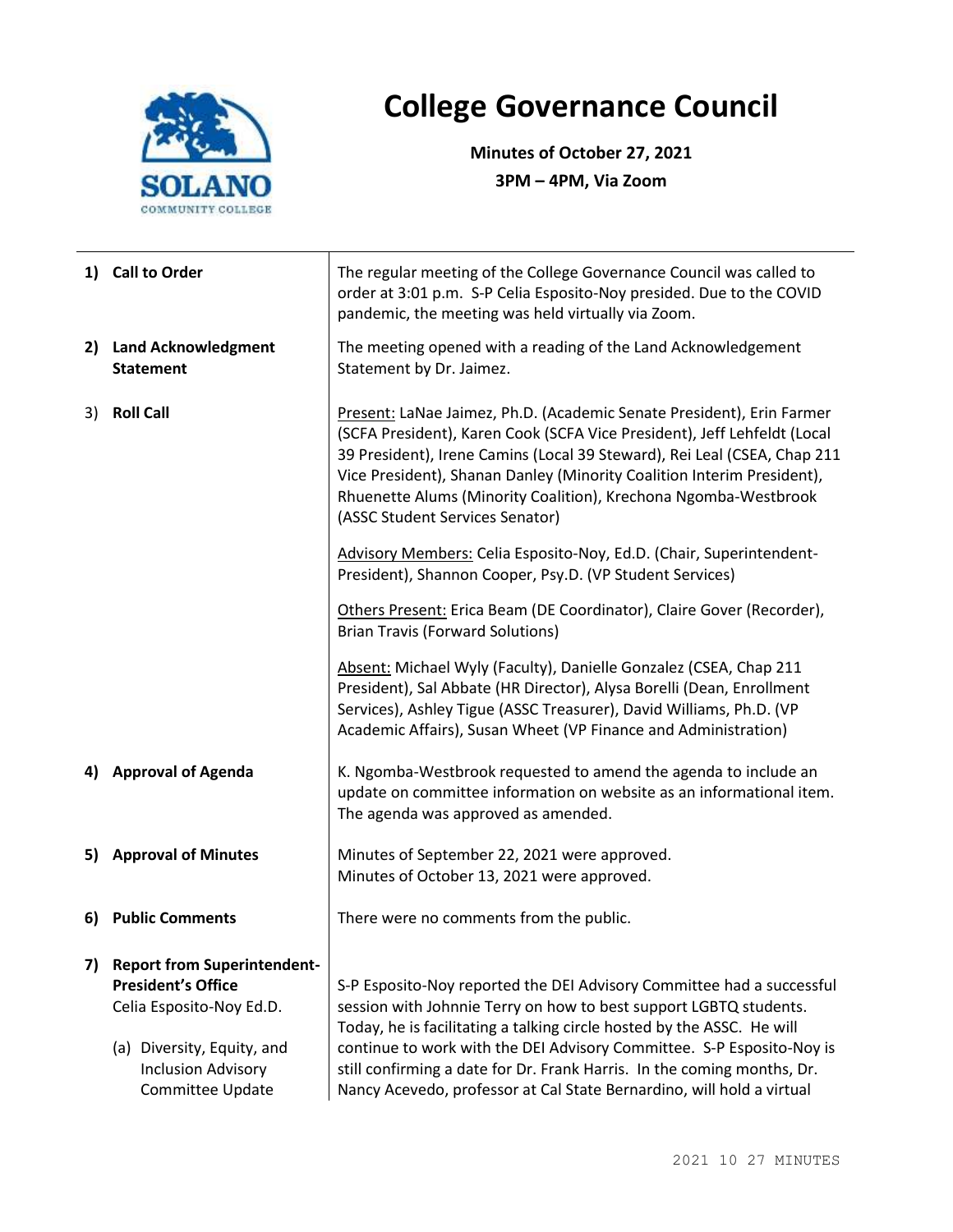|                                |                                                                                       | session on the higher education pipeline for Latinx students. Much of her<br>research has been on community college students in California.                                                                                                                                                                                                                                                                                                                                                                                                                                                                                                                                                                                                                                                             |  |
|--------------------------------|---------------------------------------------------------------------------------------|---------------------------------------------------------------------------------------------------------------------------------------------------------------------------------------------------------------------------------------------------------------------------------------------------------------------------------------------------------------------------------------------------------------------------------------------------------------------------------------------------------------------------------------------------------------------------------------------------------------------------------------------------------------------------------------------------------------------------------------------------------------------------------------------------------|--|
|                                | (b) Proposed policy and<br>procedures for Working<br>Remote                           | S-P Esposito-Noy stated that a policy and procedure are being drafted<br>for managers and classified employees to work remote. They will enable<br>the college to keep remote services for students as an option, provide an<br>opportunity for employees to work remote on some days, and allow for<br>a gradual return-to-campus. The policy and procedure will be presented<br>to this group before going to the Governing Board for approval.                                                                                                                                                                                                                                                                                                                                                       |  |
|                                | (c) Campus Safety Plan<br>Update - Brian Travis,<br><b>Forward Solutions</b>          | S-P Esposito-Noy announced that three items will be included in the next<br>Governing Board meeting regarding Campus Safety. These items are 1) a<br>resolution to adopt our own Department of Public Safety, 2) a proposal<br>including the activities and associated costs of setting up the<br>department, and 3) the job description for the Chief of the Department<br>of Public Safety.                                                                                                                                                                                                                                                                                                                                                                                                           |  |
|                                |                                                                                       | Brian Travis from Forward Solutions provided further details on the<br>campus safety plan. It is as a hybrid program consisting of a chief and<br>two sergeant officers who will be sworn (armed) and seven non-sworn<br>(unarmed) public safety officers. All will go through a very extensive<br>background check. The chief and sergeants will be employed by the<br>college as classified managers; thus, hired through a hiring<br>committee. Staffing will be diverse, reflecting the fabric of the<br>community. All officers will have Peace Officer Standards and Training<br>certification. A citizen advisory committee will be established to help<br>guide and make sure there is collaboration and partnership with the<br>college community and the college Department of Public Safety. |  |
| 8)                             | <b>Student Services Update</b><br>Shannon Cooper, Psy.D.<br>(a) Campus Climate Survey | VP Cooper reported that she met with Dean Lisa Neeley and Dr. Regina<br>Stanback-Stroud on the student Campus Climate Survey. Research and<br>Planning will oversee the survey. VP Cooper will be reaching out to<br>various stakeholders for input on survey development which will likely<br>start in Spring 2022.                                                                                                                                                                                                                                                                                                                                                                                                                                                                                    |  |
| 9)                             | Other<br>(a) Campus-wide Committee<br>Information                                     | C. Gover reported that outdated committee information has been<br>removed from our website. Other information is in the process of being<br>updated with the committee's charge, membership and days/time of<br>meetings.                                                                                                                                                                                                                                                                                                                                                                                                                                                                                                                                                                               |  |
| (b) Announcements<br>students. |                                                                                       | At the next CGC meeting we will again consider the resolution for this<br>council to continue meeting remotely.                                                                                                                                                                                                                                                                                                                                                                                                                                                                                                                                                                                                                                                                                         |  |
|                                |                                                                                       | S-P Esposito-Noy said we are focusing on positive messaging for                                                                                                                                                                                                                                                                                                                                                                                                                                                                                                                                                                                                                                                                                                                                         |  |
|                                |                                                                                       | A text message will be sent tomorrow with words of encouragement to<br>hang in there and return next semester. Information on how to access<br>Early Alert services will be included.                                                                                                                                                                                                                                                                                                                                                                                                                                                                                                                                                                                                                   |  |